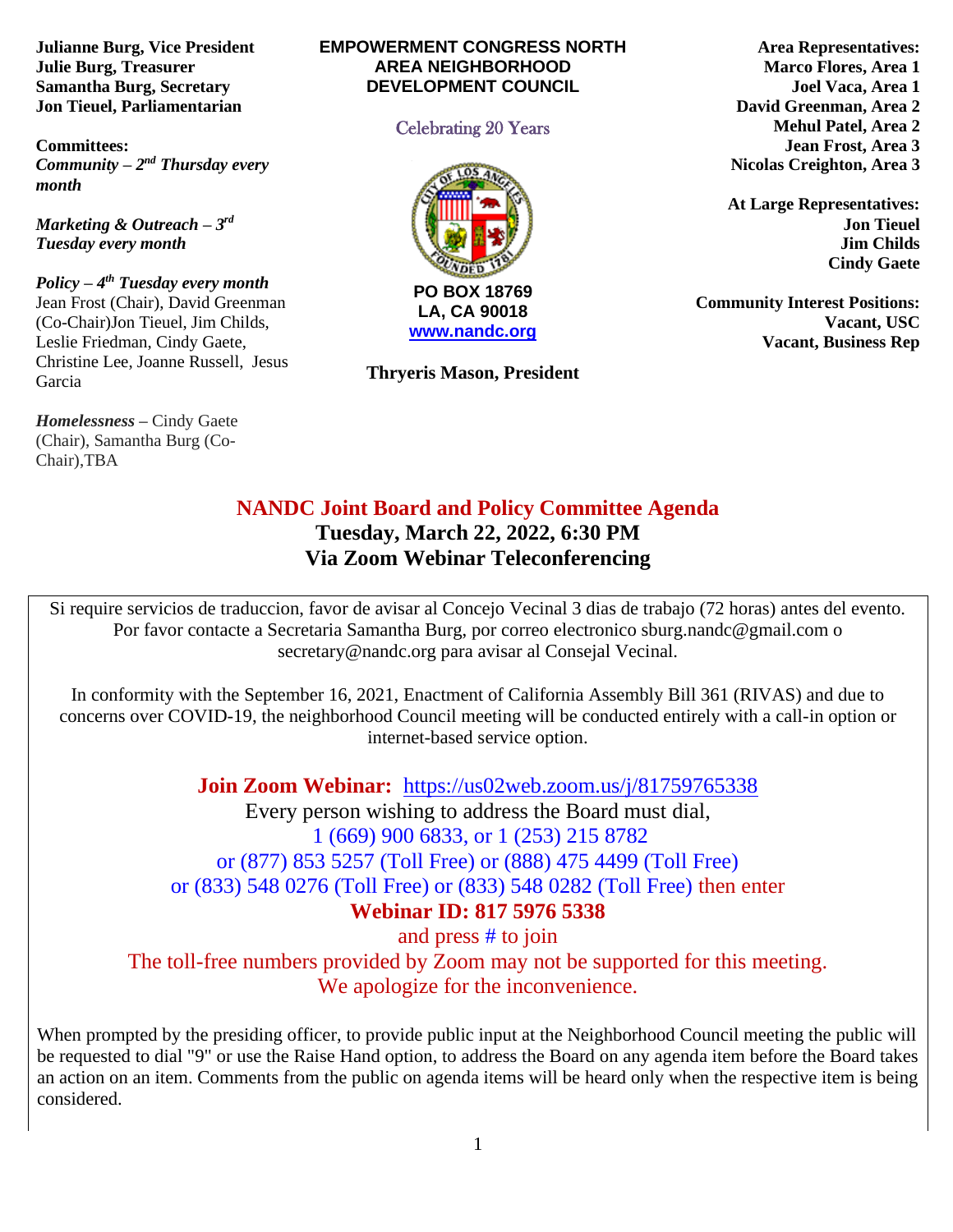Comments from the public on other matter's not appearing on the agenda that are within the Board's jurisdiction will be heard during the General Public Comment period. Please note that under the Brown Act, the Board is prevented from acting on a matter that you bring to its attention during the General Public Comment period; however, the issue raised by a member of the public may become the subject of a future Board meeting. Public comment is limited to 2 minutes per speaker, unless adjusted by the presiding officer of the Board.

## AB 361 Updates:

Public comment cannot be required to be submitted in advance of the meeting; only real-time public comment is required. If there are any broadcasting interruptions that prevent the public from observing or hearing the meeting, the meeting must be recessed or adjourned. If members of the public are unable to provide public comment or be heard due to issues within the Neighborhood Council's control, the meeting must be recessed or adjourned.

# **NANDC Joint Board and Policy Committee Agenda**

**The Neighborhood Council system enables civic participation for all Angelenos and serves as a voice for improving government responsiveness to local communities and their needs. We are an advisory body to the City of Los Angeles, comprised of volunteer stakeholders who are devoted to the mission of improving our communities and bringing government to us.**

*Out of an abundance of caution due to the possible attendance and participation of a majority of NANDC Neighborhood Council Board Members at this Special Joint Committee meeting, this meeting is noticed as a Special Joint Meeting of the Committee and the Board, in adherence with the State's Brown Act. No Board action will be taken on behalf of the Board at this meeting of the Committee. Only Committee Members are allowed to vote.)*

## **Notice to Paid Representatives**

**If you are compensated to monitor, attend, or speak at this meeting, City law may require you to register as a lobbyist and report your activity. See Los Angeles Municipal Code §§ 48.01 et seq. More information is available at ethics.lacity.org/lobbying. For assistance, please contact the Ethics Commission at (213) 978-1960 or [ethics.commission@lacity.org.](mailto:ethics.commission@lacity.org)**

- **1. Welcome and Call to Order.**
- **2. Approval of the Minutes**
- **3. General Public Comment**

Comments from the public on non-agenda items within the Board's jurisdiction. The public comment period is not intended to be "Question and Answer" period or for conversations with the ECNANDC Board **(up to two minutes per speaker with extensions granted at the discretion of the presiding officer).**

**4. Action/Discussion: 2323 Scarff Street, ZA-2021-6672-DB-CU-CCMP, ENV-2021-6673-CE,** 10 unit(5-5 BR, 5-4BR), density bonus, requesting 2 on menu incentives, (35% height increase and 20% open space reduction, CUP to comply with NSO, CCMP to comply with HPOZ, Henry Fan <https://planning.lacity.org/pdiscaseinfo/search/encoded/MjQ5NzU00>

**5. Action/Discussion: VTT-83081-SL-HCA, 1840 1848 W. Adams,** decision letter, copy received from Greater Page Temple dated February 24, 10 small lot subdivisions <https://planning.lacity.org/pdiscaseinfo/search/encoded/MjM4MjA00>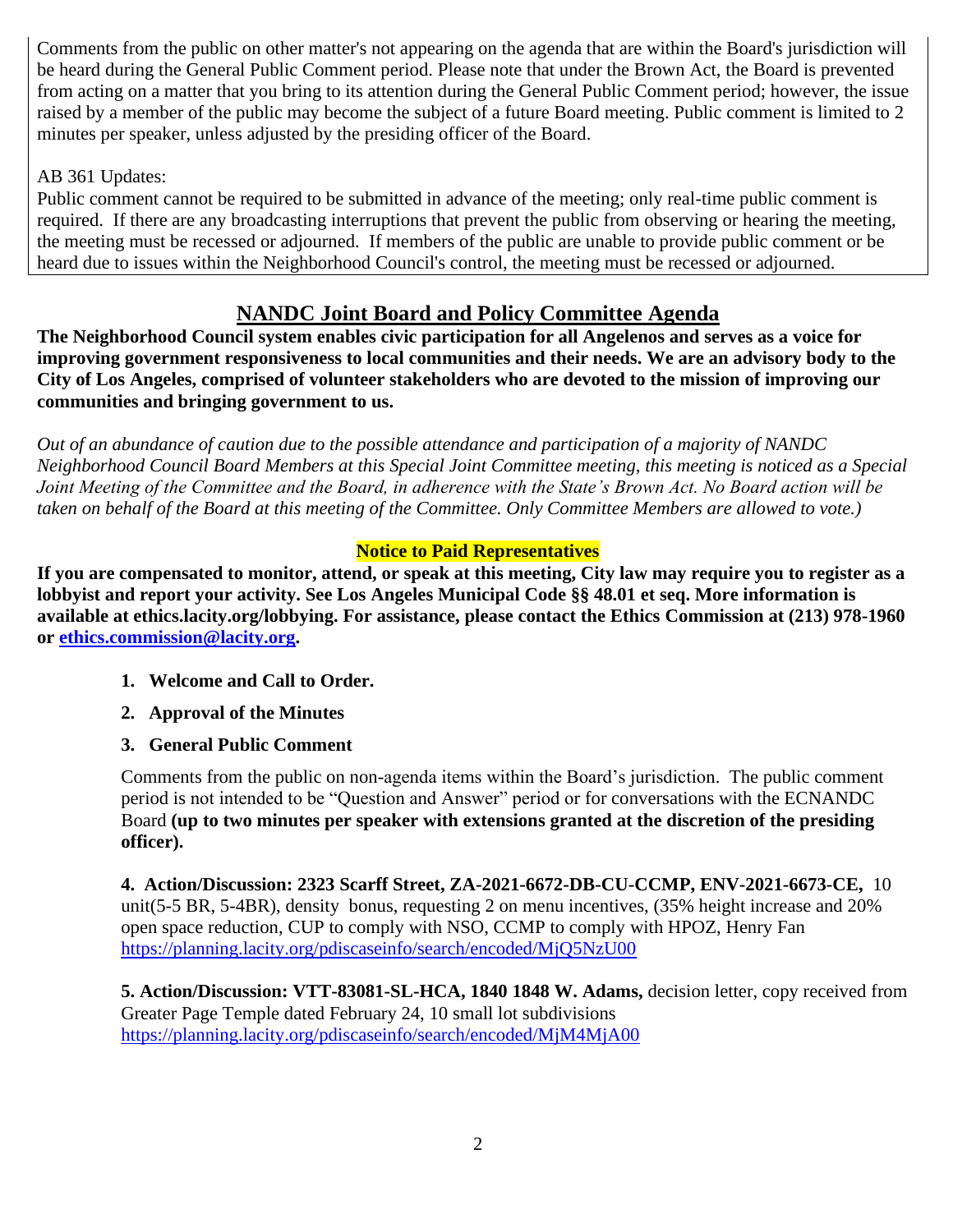**6. Action/Discussion: Planning Annual Report** https://planning.lacity.org/odocument/4d9f3c45-3b02-43b9-a85f-

1729c7ae2c33/CityPlanning\_AnnualReport2021.pdf

#### **7. Action/Discussion: Report on PlanCheckNC meeting,** David Greenman

<https://plancheckncla.com/>

**8. Action/Discussion: Updates on items on previous Policy Committee Agendas,** vacancies on HPOZ and DRB Boards in the NANDC area, demolition task force update, April 9 Policy presentation at Senior Event

#### **9. ADJOURNMENT**

| <b>Official public notice for all committees:</b><br><b>Empowerment Congress North Area Neighborhood Council Committees</b>                |                                                                   |                         |                                    |
|--------------------------------------------------------------------------------------------------------------------------------------------|-------------------------------------------------------------------|-------------------------|------------------------------------|
| <b>COMMITTEE</b>                                                                                                                           | <b>CONTACT INFORMATION</b>                                        | <b>MEETING LOCATION</b> | <b>MEETING</b><br><b>DATE/TIME</b> |
| <b>Community Committee (Outreach,</b><br>Youth and Senior, Block<br>Club/Neighborhood Associations,<br>Beautification, Budget and Finance) | Julianne Burg, Chair<br>vp@nandc.org                              | Via Zoom                | Second<br>Thursday<br>6:30 p.m.    |
| <b>Marketing &amp; Outreach Committee</b><br>(Marketing, Events, Outreach, Social<br>Media)                                                | Samantha Burg, Chair<br>Secretary@nandc.org                       | Via Zoom                | Third Tuesday<br>6:30 p.m.         |
| <b>Policy Committee</b><br>(Public Safety, Economic Development,<br>Land Use)                                                              | Jean Frost, Chair<br>area3a@nandc.org<br>David Greenman, Co-Chair | Via Zoom                | Fourth Tuesday<br>6:30 p.m.        |
| <b>Homelessness Committee</b>                                                                                                              | <b>Cindy Gaete, Chair</b><br>Samantha Burg, Co-Chair              | N/A                     | <b>TBA</b>                         |

#### **Official public notice for all committees:**

The Next Regular Meeting of the Empowerment Congress North Area Neighborhood Development Council Policy Committee is *Tuesday, April 24, 2022, location pending the status of Safer at Home order. The Next Regular Meeting of the Empowerment Congress North Area Neighborhood Development Council General Board Meeting is April 7, 2022, location pending the status of Safer at Home order.* 

*As covered entity under Title II of the Americans with Disabilities Act, the City of Los Angeles does not discriminate on the basis of disability and upon request, will provide reasonable accommodation to ensure equal access to its programs, services, and activities. Sign language interpreters, assistive listening devices, or other auxiliary aids and/or services may be provided upon request. To ensure availability of services, please make your request at least 3 business days prior to the meeting you wish to attend by contacting Julianne Burg at [vp@nandc.org.](mailto:vp@nandc.org)*

*In compliance with Government Code section 54957.5, non-exempt writings that are distributed to a majority or all of the board in advance of a meeting, may be viewed at NANDC.org or at the scheduled meeting. In addition, if you would like a copy of any record related to an item on the agenda, please contact Samantha Burg at [secretary@nandc.org.](mailto:secretary@nandc.org)*

**PUBLIC POSTING OF AGENDAS** – Neighborhood Council agendas are posted for public review as follows:

• USC Community House, 2707 S. Hoover St., Los Angeles, CA 90007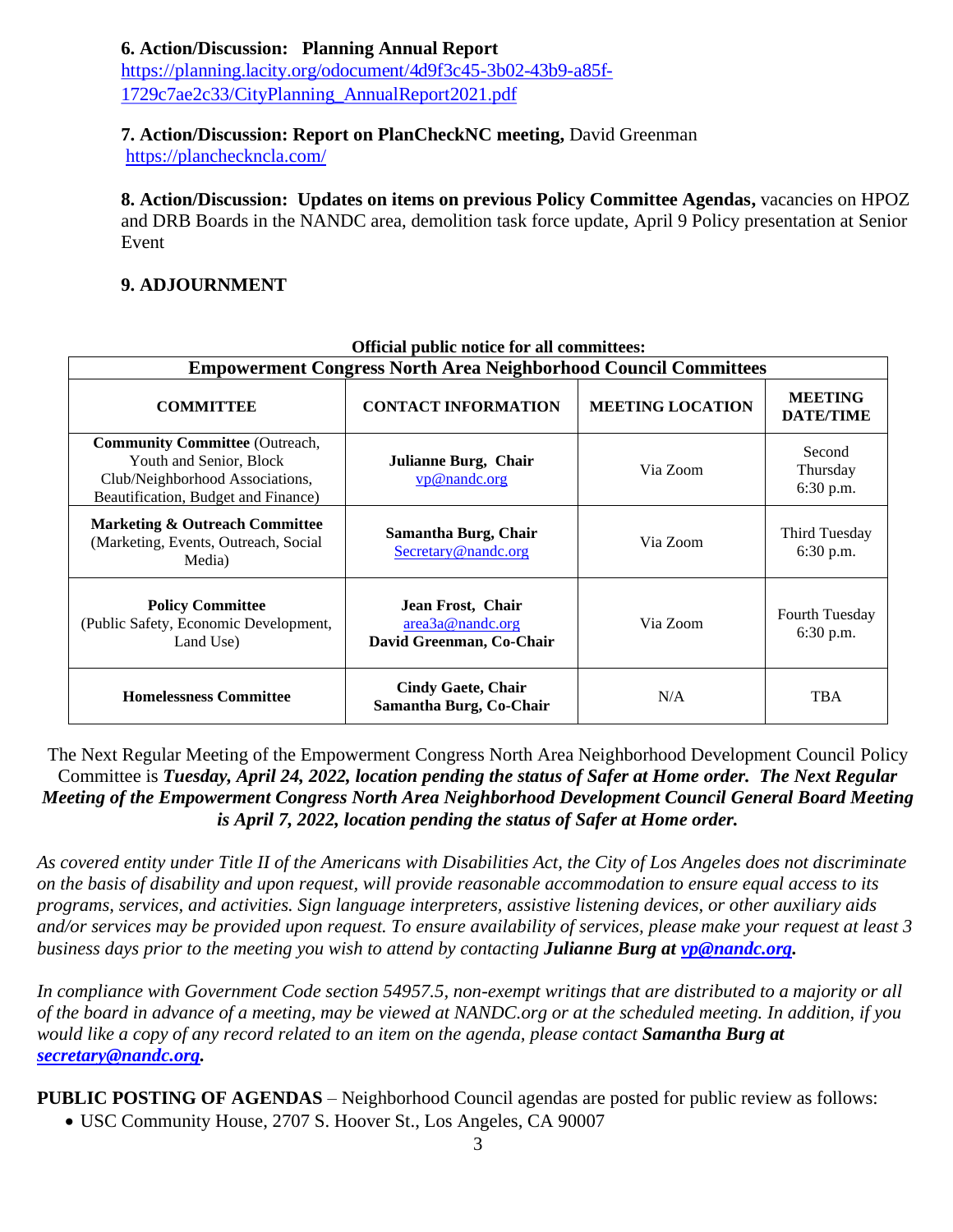- USC Village Community Room, 3015 S. Hoover St., Building 1-189, Los Angeles, CA 90007
- Hoover Recreation Center, 1010 W. 25<sup>th</sup> St., Los Angeles, CA 90007
- South LA Café, 1700 Browning Blvd., Los Angeles, CA 90062
- MLK Recreational Center, 3916 S. Western Ave., Los Angeles, CA 90018
- Denker Park, 1550 W.  $35<sup>th</sup>$  Pl., Los Angeles, CA 90018
- Food 4 Less, 1748 W. Jefferson Blvd., Los Angeles, CA 90018
- FAME Renaissance Center, 1968 W. Adams Blvd., Los Angeles, CA 90018
- Loren Miller Recreation Center, 2717 S. Halldale Ave., Los Angeles, CA 90018
- [www.nandc.org](http://www.nandc.org/)

You may also receive our agendas via email by subscribing to L.A. City's Early Notification System at <https://www.lacity.org/subscriptions>

## **PUBLIC INPUT AT NEIGHBORHOOD COUNCIL MEETINGS**

The public is requested to fill out a "Speaker Card" to address the Board on any agenda item before the Board takes an action on an item. Comments from the public on agenda items will be heard only when the respective item is being considered. Comments from the public on other matters not appearing on the agenda that are within the Board's jurisdiction will be heard during the General Public Comment period. Please note that under the Brown Act, the Board is prevented from acting on a matter that you bring to its attention during the General Public Comment period; however, the issue raised by a member of the public may become the subject of a future Board meeting. Public comment is limited to 2 minutes per speaker, unless adjusted by the presiding officer of the Board.

### **RALPH M. BROWN ACT**

54954.2. (a) At least 72 hours before a regular meeting, the legislative body of the local agency, or its designee, shall post an agenda containing a brief general description of each item of business to be transacted or discussed at the meeting, including items to be discussed in closed session. A brief general description of an item generally need not exceed 20 words. The agenda shall specify the time and location of the regular meeting and shall be posted in a location that is freely accessible to members of the public. If requested, the agenda shall be made available inappropriate alternative formats to persons with a disability, as required by Section 202 of the Americans with Disabilities Act of1990 (42 U.S.C. Sec. 12132), and the federal rules and regulations adopted in implementation thereof. The agenda shall include information regarding how, to whom, and when a request for disability-related modification or accommodation, including auxiliary aids or services may be made by a person with a disability who requires a modification or accommodation in order to participate in the public meeting.

### **PUBLIC ACCESS OF RECORDS**

In compliance with Government Code section 54957.5, non-exempt writings that are distributed to a majority or all of the board in advance of a meeting may be viewed at our website www.nandc.org or at the scheduled meeting. In addition, if you would like a copy of any record related to an item on the agenda, please contact Secretary Samantha Burg at sburg.nandc@gmail.com or secretary@nandc.org

**RECONSIDERATION AND GRIEVANCE PROCESS** - For information on the NC's process for board action reconsideration, stakeholder grievance policy, or any other procedural matters related to this Council, please consult the NC Bylaws. The Bylaws are available at our Board meetings and our website www.nandc.org.

### **REMOVAL WARNING**

In the event that any meeting is willfully interrupted by a group or groups of persons so as to render the orderly conduct of such meeting unfeasible, and order cannot be restored the removal of individuals who are willfully interrupting the meeting, the members of the legislative body conducting the meeting may order the meeting room cleared and continue in session. Only matters appearing on the agenda may be considered in such a session. Representatives of the press or other news media, except those participating in the disturbance, shall be allowed to